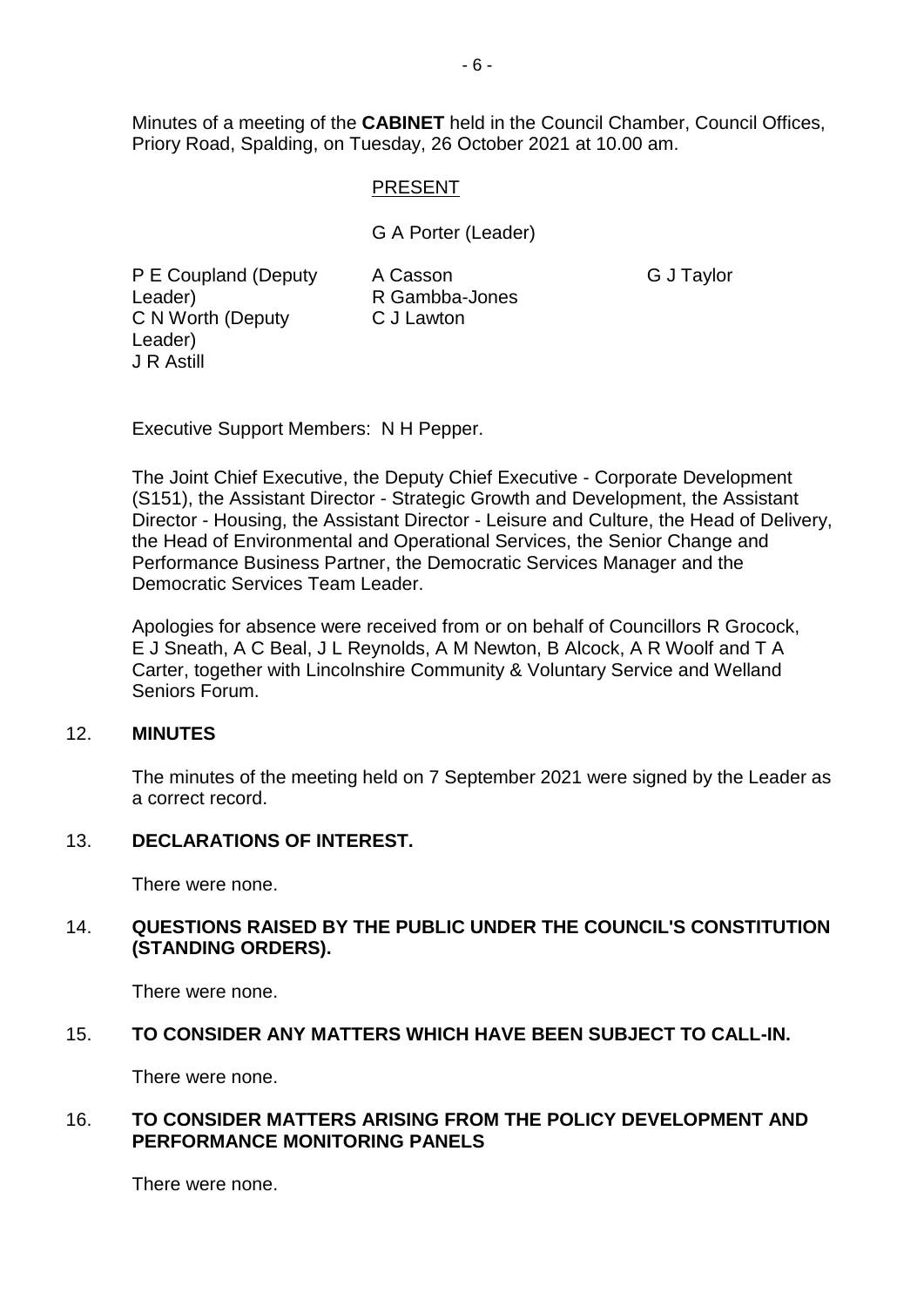## 17. **MARKET CONSULTATION OUTCOME**

Consideration was given to the report of the Portfolio Holder for Environmental Services which provided an analysis of the public consultation undertaken regarding the market handbook and fees, and considered the options for future market provisions.

Members commented that the proposals within the report provided an opportunity to the Council. Markets were a major part of the town centre economy, and a dedicated Markets' Manager was vital.

## **DECISION:**

- 1) That the adoption of the Markets Regulation Handbook, following consultation from  $18<sup>th</sup>$  June to  $30<sup>th</sup>$  July 2021, be approved;
- 2) That the Head of Environmental and Operational Services, in consultation with the Portfolio Holder for Environmental Services, be given delegated authority to make changes to the Market Regulation Handbook as necessary, following approval of the proposed options of this report;
- 3) That adoption of the new fee structure as consulted upon, and annual review, be approved;
- 4) That Option Two, as set out in paragraph 2.2, be approved to ensure investment and growth in our markets and the ability to take action on the results of the consultation and implement the key findings, such as pop-up stalls and improved engagement;
	- a. That a new post of Markets Manager be introduced for a two-year fixed term trial to deliver the objectives of option two funded from the Investment and Growth Reserve as detailed in 5.5;
- 5) That the current suspension of stall erection and dismantling be made a permanent change to market provision, as reflected in the new fee structure;
- 6) That the attached Equality Impact Assessment be noted; and
- 7) That the current road closure in Long Sutton be made permanent to ensure the safe running of the market and maintain the high levels of social gatherings in and around Market Place each Friday.

*(Other options considered:*

- *Option One – Adopt the draft market regulations handbook and proposed fees and give consideration only to the consultation responses;*
- *Option Three – Do nothing.*

*Reasons for decision:*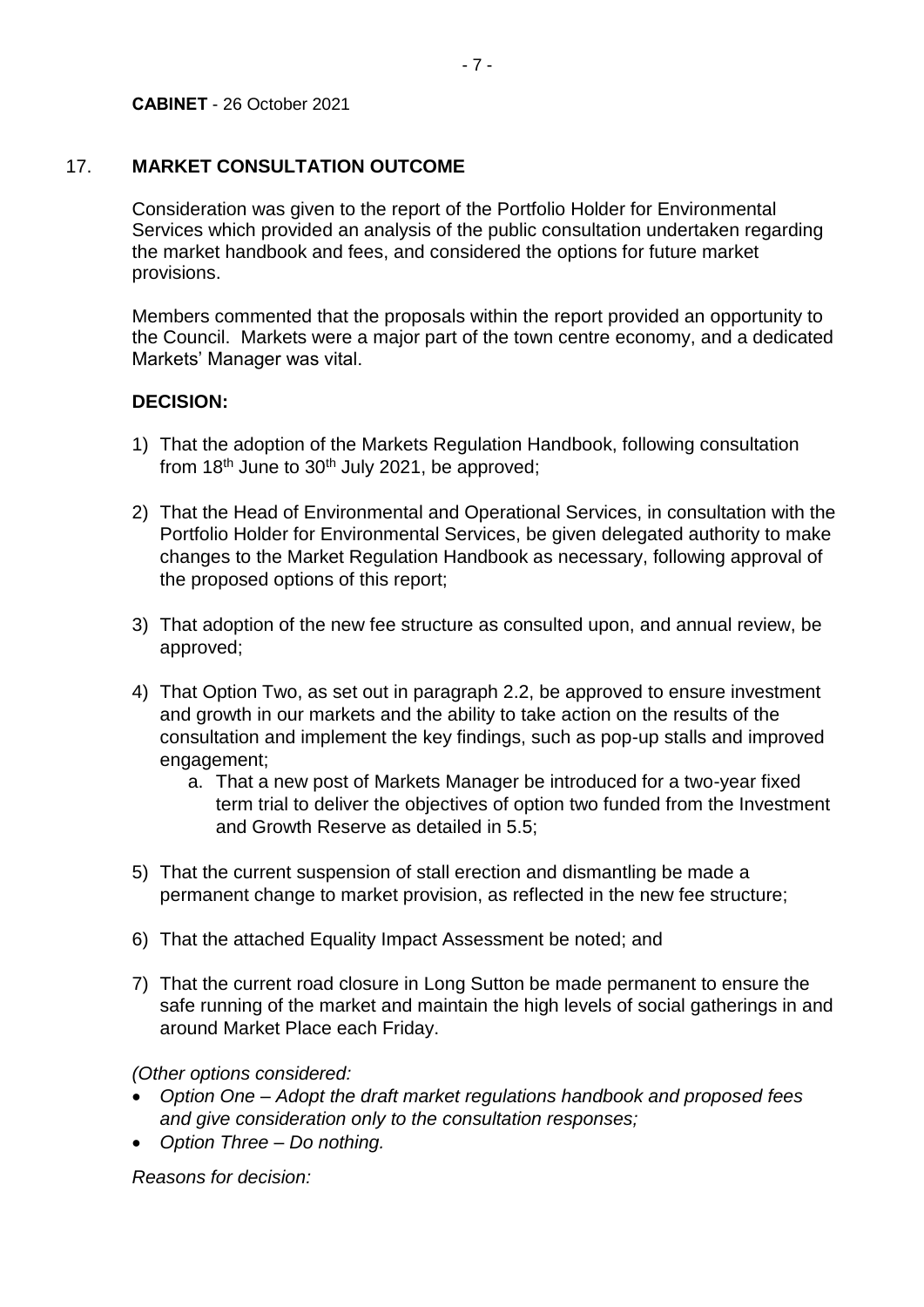#### **CABINET** - 26 October 2021

- The adoption of the market regulation handbook is vital to the ongoing running of *our markets. It makes clear the requirements of SHDC and traders and sets out how to keep traders and the public safe whilst at our markets;*
- *The current fees do not take into account the changes that have been required since the re-opening of markets in June and July 2020. For that reason, as well as to support traders and the markets through the pandemic, there have been no fees in place since the re-opening last year. The proposed fees have been formulated with the current market provisions considered;*
- *The current fee structure is set in such a way that it looks to recover the costs for running the markets, though some areas are not fully recharged to traders, e.g. the road closure, which seeks a payment towards the overall cost. The fees are set that they could potentially reduce if more traders stand at a market, which would reduce the cost to the trader;*
- As detailed in the handbook, the new proposed charges aim to provide a simple *model that aims to achieve cost recovery fairly across all markets in the district. All markets will benefit from the new proposals set out in the handbook;*
- *By growing on what is currently in place and adding in a Markets Manager post, the strategic direction and growth of markets can be realised;*
- *The potential of pop-up stalls, would be unlocked. These stalls can be utilised to attract and support micro businesses, young traders, crafters and traders that want to try our markets before committing longer term;*
- *The Cabinet report of 16 June 2020 recommended the suspension of market stall erection and dismantling by SHDC staff. Following the implementation of this for the last 16 months, and the recent consultation which requested feedback on this practice, removal of this provision on a permanent basis needs to be formalised;*
- *A permanent road closure for the market in Long Sutton is sought with Lincolnshire County Council, in order to enable traders to stand, with a safe distance kept for customers of both the market and local businesses; and*
- *That additional elements to be considered for our markets, as raised by a number of respondents to the consultation, can be reviewed and addressed where appropriate and deliverable).*

### 18. **HRA HOUSING DELIVERY FRAMEWORK**

Consideration was given to the report of the Portfolio Holder – Assets and Planning, the Portfolio Holder – HRA and Private Sector Housing, and the Deputy Chief Executive (Corporate Development) (S151).

It was noted that recommendation 2 of the report had additional wording that was not required, and that '….and the Policy Framework be amended to include the' be removed.

### **DECISION:**

1) That the proposal to amend the Policy Framework to include the HRA Housing Delivery Framework be supported and recommended to Council for approval;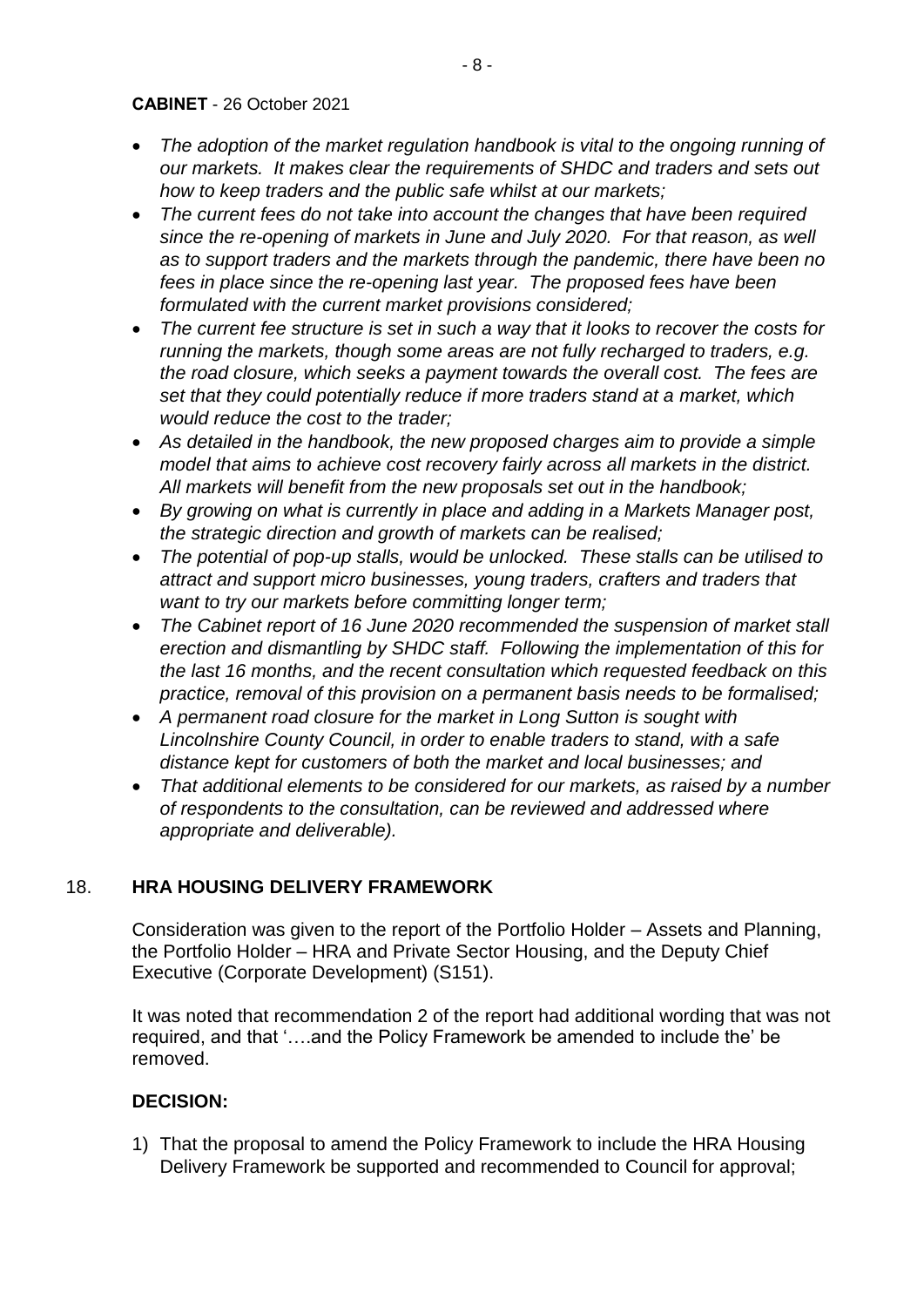# **RECOMMENDED TO COUNCIL:**

- 2) That the HRA Housing Delivery Framework, at Appendix A to the report, which informs and guides future Executive decisions for the HRA Capital Programme for housing development, be approved;
- 3) That the HRA Housing Delivery Framework be included as a local choice policy in the Council's Policy Framework and that the Constitution, at Article 4.3, be amended accordingly; and
- 4) That the Deputy Chief Executive (Corporate Development) and S151 be granted delegated authority, in consultation with the relevant Portfolio Holder, to negotiate, approve, enter into and sign grant agreements relating to grant allocations which have been approved by Council, Cabinet or Portfolio Holder relating to the delivery of homes for the HRA.

*(Other options considered:*

• *Do nothing.*

*Reasons for decision:*

- *To identify the preferred nature of schemes for future investment;*
- *To ensure that investment decisions are made which adhere to the framework;*
- *To clarify that schemes which are outside of the remit of the framework will only be pursued if they have been referred to, and approved by, Council; and*
- *To provide a framework within which the Executive can approve the delivery of HRA housing projects).*

# 19. **SHDC MOBILE HOMES AND CARAVAN SITE LICENSING AND FEE POLICY**

Consideration was given to the report of the Portfolio Holder for HRA and Private Sector Housing and the Deputy Chief Executive-Corporate Development, which recommended approval of the Mobile Homes and Caravan Site Licencing policy and the proposed introduction of a fee-charging structure for eligible administration connected with the policy.

# **AGREED:**

- 1) That the feedback provided by the Policy Development Panel be acknowledged; and
- 2) That the adoption of the proposed Policy, including the introduction of the feecharging structure associated with the administration of the Policy, be approved.

*(Other options considered:*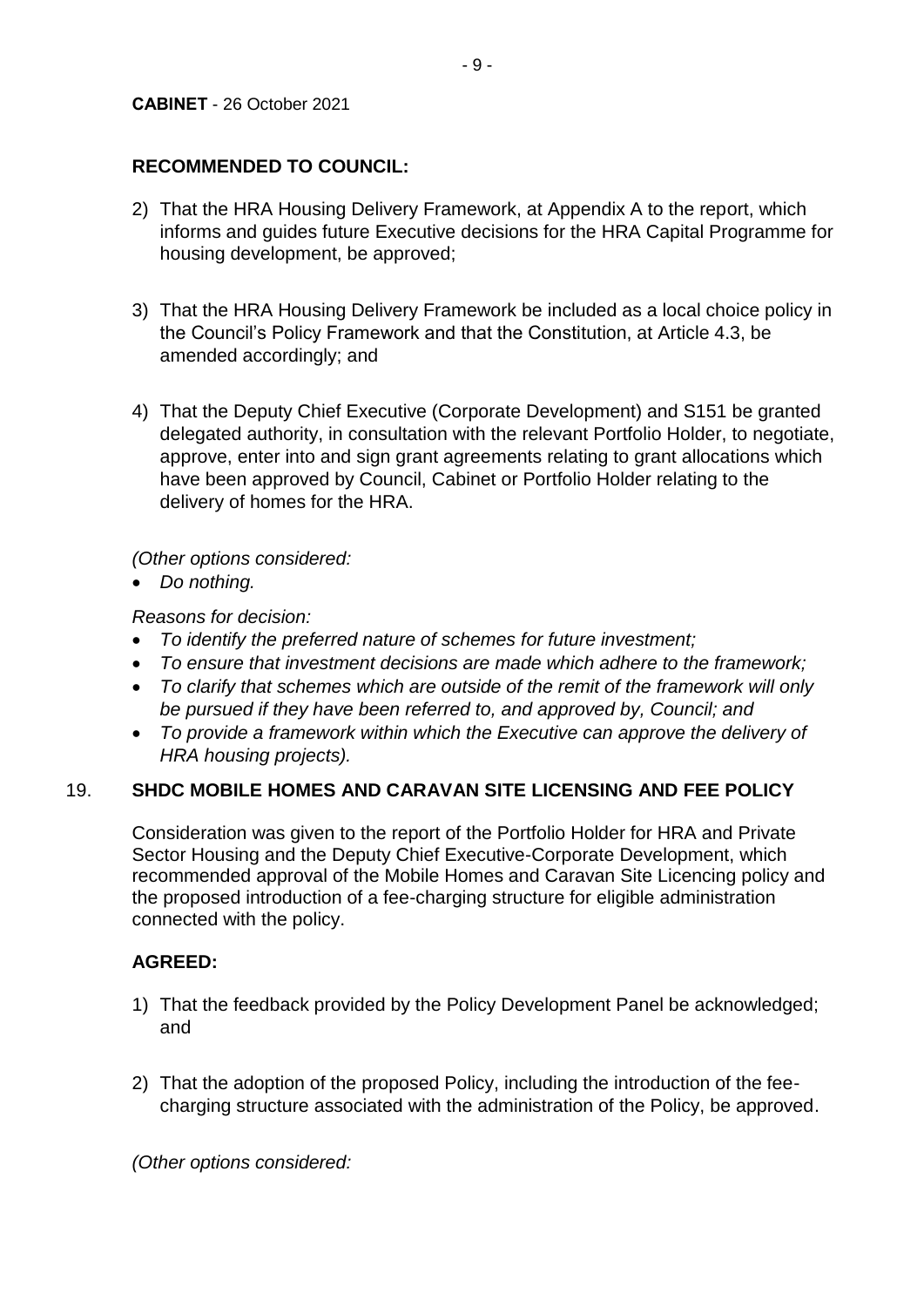#### **CABINET** - 26 October 2021

• *Do nothing.*

*Reasons for decision:*

• *The Council seeks to recover its costs in administering the new regulations, introducing statutory requirements for all residential mobile home site owners or their appointed manager to apply for and be deemed a Fit and Proper person. The Council is required to maintain a mandatory register held under the Mobile Homes (Requirement for Manager of site to be a Fit and Proper Person.) (England) Regulations 2020. Entitlement to charge an administration fee on cost recovery basis is also embedded within this).*

## 20. **Q4 PERFORMANCE OVERVIEW REPORT 20/21 AND Q1 PERFORMANCE REPORT 21/22**

Consideration was given to the following reports of the Portfolio Holder for Corporate and Communications which provided an update on how the Council was performing for the periods stated below:

- Q4 Performance Overview Report 20/21 (1 January 2021 to 31 March 2021)
- Q1 Performance Report 21/22 (1 April 2021 to 30 June 2021)

The following points were raised:

- Members commented that the low incidence of sickness absence was very encouraging. Members queried whether absences as a result of COVID were included within these figures?
	- o Officers responded that they were not included but were recorded separately.
- Members agreed that Covid and non-Covid sickness absence should be recorded separately however, it was requested that both of these absences should also be reported.
- With regard to calls answered by Customer Services, members asked how many calls were dealt with at first point of contact, and how many had to be transferred elsewhere?
	- o The Portfolio Holder, Corporate and Communications stated that the members question would be passed on to obtain the information requested. He also advised that work was being undertaken to ensure that a greater percentage of calls were dealt with at the first point of contact.

# **DECISION:**

That the contents of the Q4 Performance Overview Report 20/21 and the Q1 Performance Report 21/22 be noted.